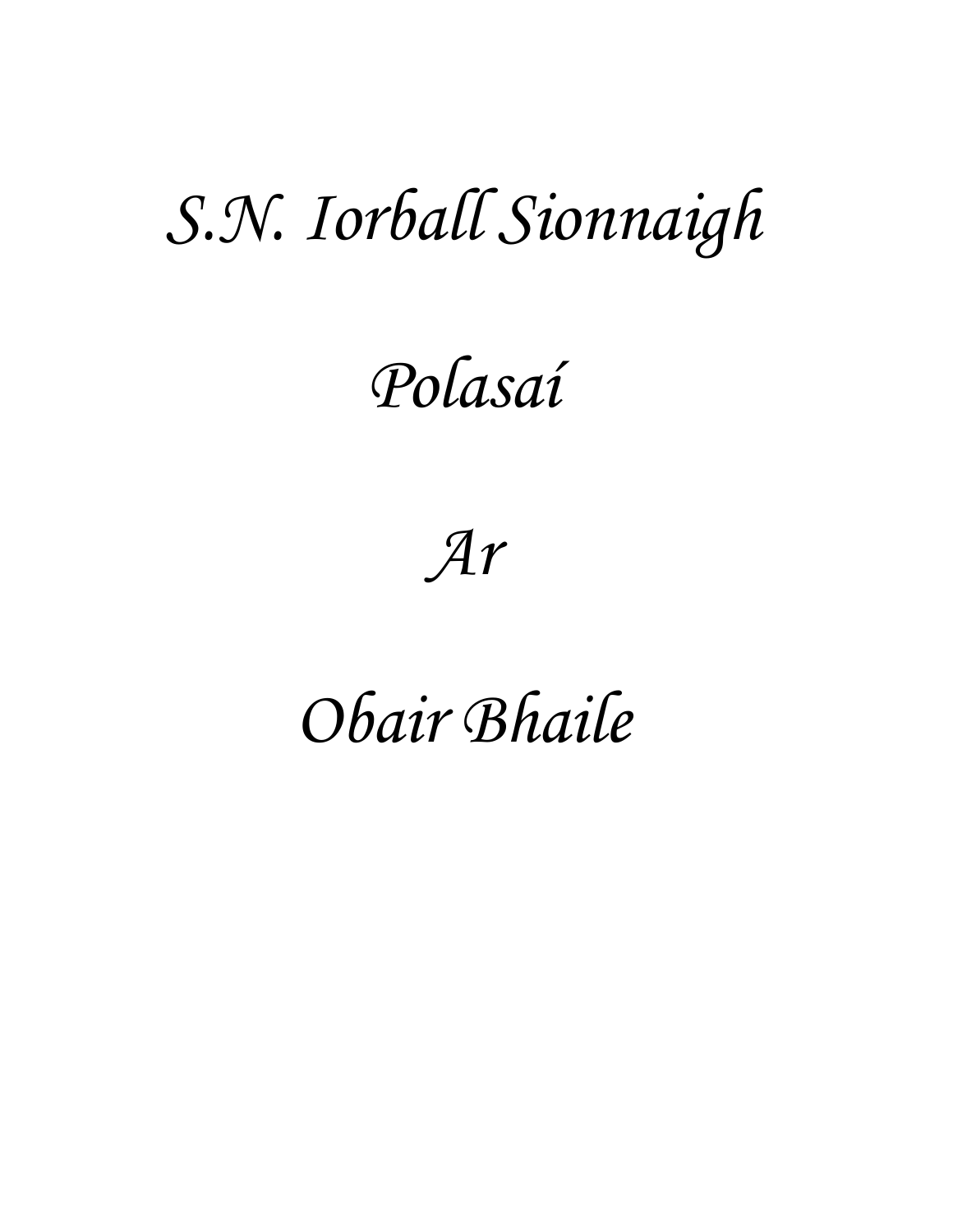#### HOMEWORK

Ask any group of children why they get homework and they will give you a variety of answers, some of them negative. Pupils assume that homework is given to deprive them of their favourite television programmes or to keep them out of mischief. Parents often unwittingly reinforce their children's negative attitude to homework. Harassed mothers preparing for an evening meal or struggling in from work are not going to beam with pleasure when asked to help with fractions. Pouncing on Dad for assistance as he comes in from work is hardly going to get an enthusiastic response. When homework becomes a cause of friction in the home, it is resented by the whole family. It is possible to break this vicious circle.

Homework, properly set and correctly done, is a useful learning tool, reinforcing the work done in the classroom. It lays the foundation for good study habits for the future. It is important for parents and children to have a positive attitude towards homework at primary level. By the time a student reaches second level it is going to be almost impossible to change bad homework habits. By then, students are less likely to be guided by their parents and they are less likely to be able to help them.

Timing is important. Children need a break between school work and homework. A snack or lunch, a chat about their school day, or perhaps a short playtime in the fresh air, will benefit them. One half-hour's concentrated effort should then see homework completed by the younger pupils.For younger children, homework done after 6 o'clock takes twice the effort for half the results.

As children tire, their concentration span lessens. Pupils who complain that they had two or three hours homework may find that it has been slotted in between T.V. programmes and could have been completed much faster.

Parents can encourage neat and correct homework by ensuring that the child works at a study desk or table in a warm quiet room. Lying on the floor in front of a blaring television set or balancing a copy-book on wobbly knees is guaranteed to produce sloppy homework. Working beside a plate of baked beans and tomato ketchup is asking for trouble.

The child should be given responsibility for his/her own books and belongings. Encourage him/her to pack the school bag carefully when the homework is completed. School books left lying around are fair game for the baby with sticky fingers.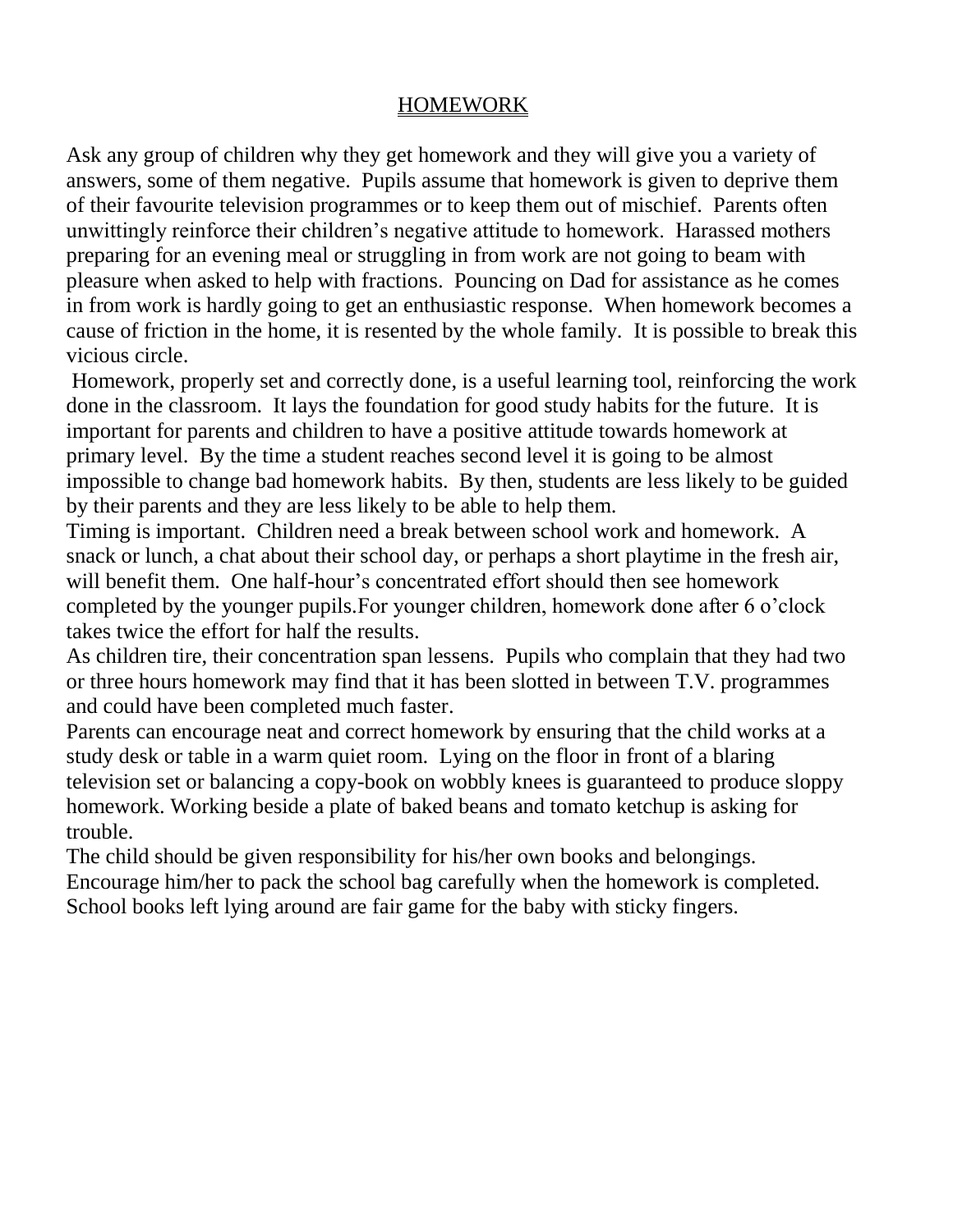### ENCOURAGE THEM TO WORK ALONE

A parent who helps a child with most of the homework, or, worse still, does it for him/her, is doing the child a grave disservice. No child is going to make an effort while everything is being done for him/her. He/she should be encouraged to work on his/her own apart from the occasional query. It is best to stand back and show an interest. Praise for work well done, or showing improvement, is important.

Ideally, homework should be based on work taught in the classroom. If a child has difficulty with some aspect of the homework she/he should show the teacher where she/he has attempted it. Failing this, the parent could write a short note to the teacher explaining that the child did not understand how to do the tasks he/she was set. Perfect homework, done by the parent, misleads the teacher into thinking that a new concept has been understood.

Many children and parents consider only written work as real homework because it is more readily checked by the teacher. Memory work such as spellings, tables and poetry is often neglected. Memorising skills are very necessary for the development of good study habits for the future. Parents can help here by patiently hearing spellings, tables etc. General reading is an important part of homework even if it is not set by the teacher. If you can motivate your child to tackle homework with a positive attitude instead of a resentful one he/she will reap the benefits.

#### **Our Aims and Objectives**

- I. To reinforce school learning by providing the necessary practice, integration and application.
- II. To develop attributes of resourcefulness, self-reliance, responsibility, discipline and will power.
- III. To provide the opportunity for the child to experience a sense of achievement.
- IV. To encourage the pupil to cultivate and develop commendable study habits outside the classroom situation.
- V. To benefit pupil learning in an independent environment.
- VI. To strengthen home/school links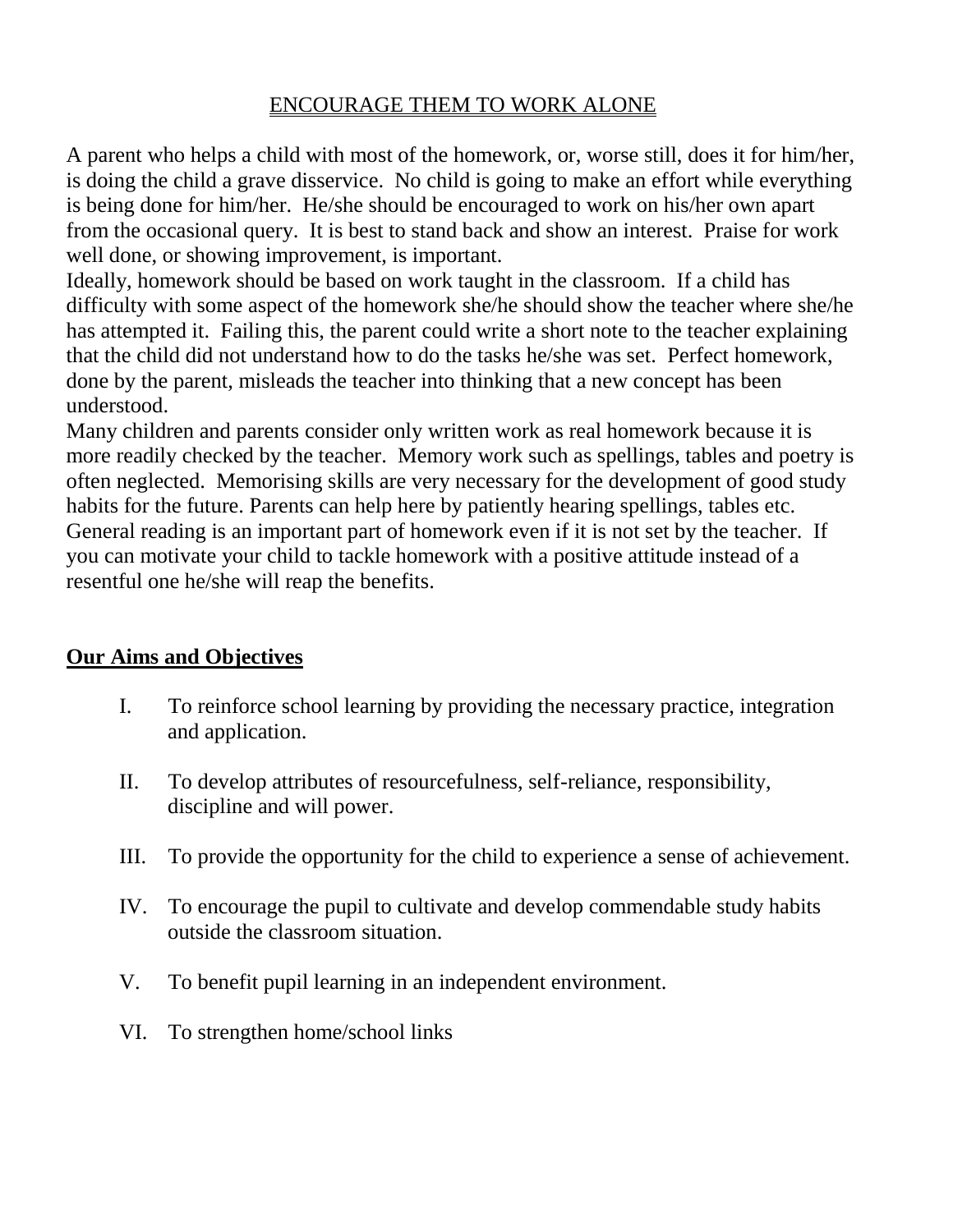#### **Content**

- 1. It is our policy that pupils in all classes will be given homework, however, in infants, the class teacher will use discretion in this regard.
- 2. Provision and allowance will be made for pupils with special needs and pupils who may have English as a second language.
- 3. The teachers shall strike a balance between various forms of homework – oral, reading, learning/ memorising and written work.
- 4. Generally homework should be seen as reinforcement of work done in class.
- 5. Children in classes  $I VI$  are expected to take note of this homework in their homework journal.
- 6. The pupils are expected to have their homework journal inspected and signed by the parents/guardians weekly.
- 7. The following is a guideline of time allocation:

| Infants       |           | $15 - 20$ minutes |
|---------------|-----------|-------------------|
| Rang I & II   | $\bullet$ | 30 Minutes        |
| Rang III & IV | $\bullet$ | 45 Minutes        |
| Rang V & VI   | $\bullet$ | 1 Hour            |

- 8. Homework, on occasions, may be used as part of the system of rewards and sanctions.
- 9. If homework is incomplete or untidily done, the pupil shall complete or re write untidy work during lunch time. There is a supervised room for this. If a pupil consistently fails to do or complete his/her homework the parents shall be contacted to discuss the problem.
- 10. Pupils may be rewarded for very good homework and effort with same.
- 11. Pupils are given guidelines to assist with study skills: Routine, free from distraction and interruption, at a desk or table, etc.